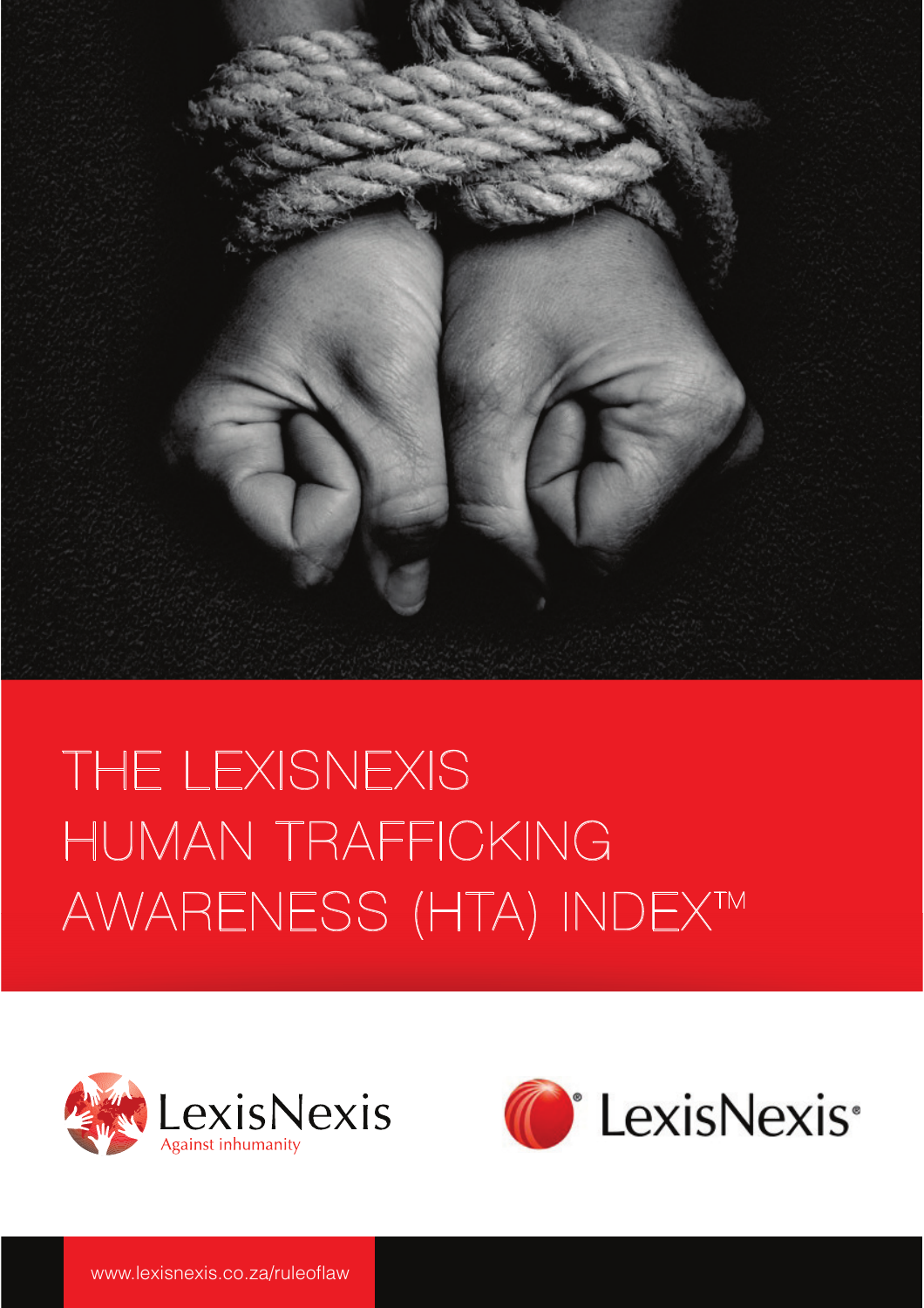### A Message from LexisNexis CEO, Billy Last

Human trafficking remains a largely hidden crime in South Africa and across the world. This is in spite of it being tied to the illegal arms industry as the second largest international criminal enterprise after the illegal drug trade. It is also one of the most under-reported crimes by media and therefore extremely hard to quantify.

But what if you could track its prominence in the national consciousness over time? What if there was a composite tool which monitored how concerned the citizens of the world and individual countries are about human trafficking? Anti-trafficking role players would then be in a better position to focus education, fund-raising and investment in the right places to combat this scourge.

With this in mind, LexisNexis set out to develop a tool that would track and analyse media coverage, which we believe to be an excellent proxy indicator for the concerns, debates and obsessions that make up our collective consciousness.

The LexisNexis Human Trafficking Awareness Index™ uses our respected and extensive Nexis® database of searchable news articles, to analyse the volume of news related to human trafficking. This helps to highlight emerging trends and patterns of awareness within and across national borders. The result is that anti-trafficking role players can gain insight that will better



enable them to monitor and drive the antitrafficking agenda, as well as research and track cases reported by the media.

The Index has proven to be a valuable tool in the United Kingdom. As a leading provider of content and technology solutions that is committed to the Rule of Law principle, LexisNexis is extremely excited about the promise this tool has for South Africa.

Once again we commend the various partners who work tirelessly in this field to give a voice to the vulnerable and destitute affected by this heinous crime.

We trust that you will find value in the LexisNexis Human Trafficking Awareness Index as you continue to perform such important work.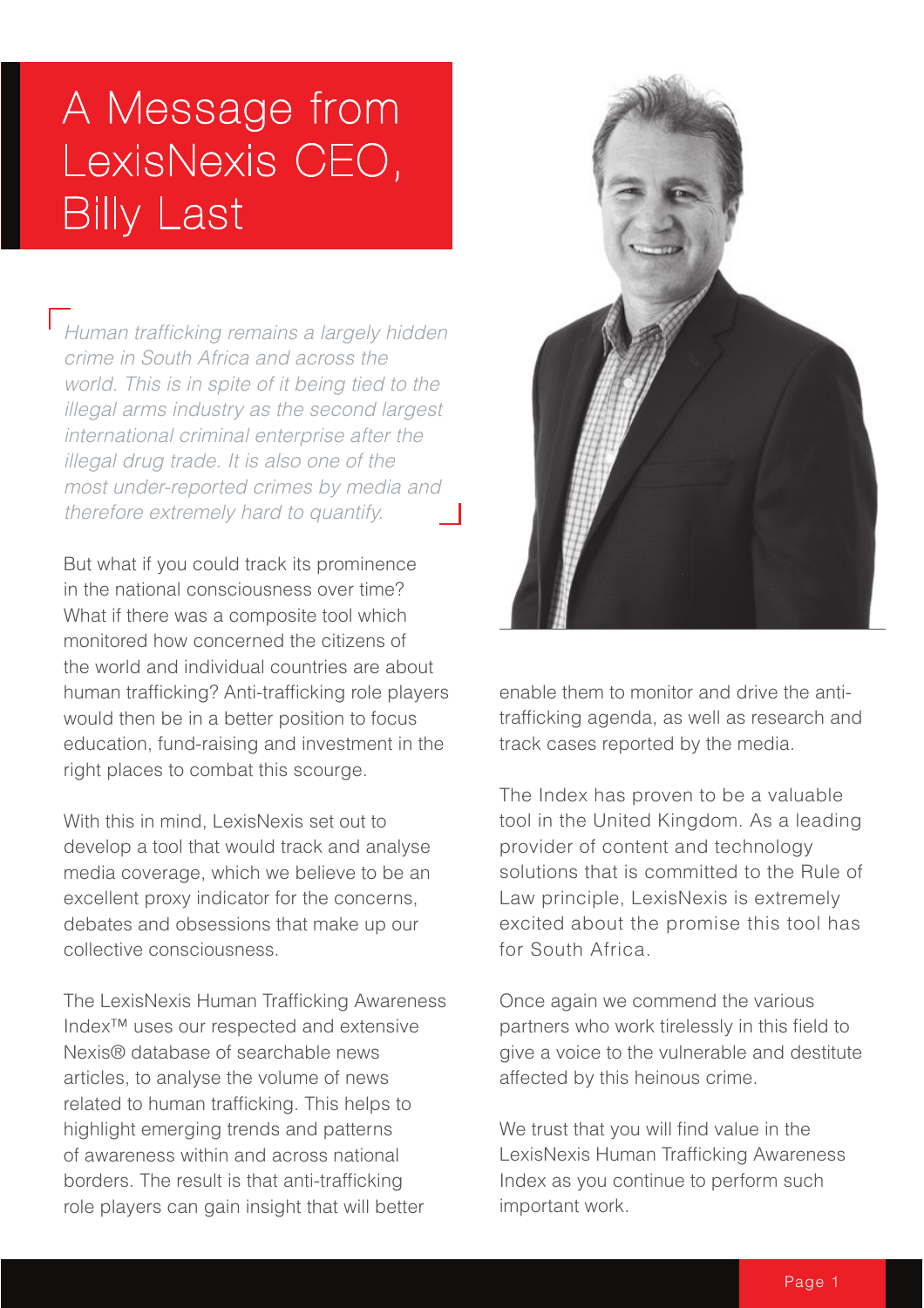### Profiles

#### **Advocate Thoko Majokweni**

Advocate Thoko Majokweni is the first female Special Director of Public Prosecutions to be appointed by the President in the office of the National Director of Public Prosecutions. She set up and currently heads the directorate on violence against women and children, known as the Sexual Offences and Community Affairs (SOCA) Unit. Adv. Majokweni is at the forefront of setting up sexual offences courts in all the provinces and has led the design and development of a one-stop service model for focused and efficient rape management called the Thuthuzela Care Centre. This centre has improved the conviction rate of sexual criminals from an average of 42 percent to an average of 85 percent. She has won two prestigious awards for the efficient management of sexual offences in the Thuthuzela Model; the Impumelelo Gold Award for service

#### **Monique Emser**

Monique Emser is part of the KZN Human Trafficking, Prostitution, Pornography and Brothel Task Team (HPPB), and is a passionate counter-trafficking researcher and activist. She is a former contract lecturer in the International and Public Affairs Cluster at the University of KwaZulu-Natal.

She obtained a Master of European Studies from Hochschule Bremen in Germany. She also holds a Bachelor of Arts in Political Science (Honours) from the University of Natal. She recently completed her PhD in Political Science on "The Politics of Human Trafficking in South Africa: A Case Study of the KwaZulu-Natal Intersectoral Task Team and South African Counter-Trafficking Governance."

She has written a number of papers on the topic of human trafficking, counter-trafficking



delivery innovation and the Standard Bank CPSI Award run in collaboration with the Department of Public Service Administration. These awards bear testimony to the pioneering work that she has successfully undertaken as ambassador for innovation in the public service.



governance and the media's reporting around the issue. She has a forthcoming book chapter, "Human Trafficking in South Africa: Political Conundrums and Consequences", in S. Francis (Ed.), Selected Themes in African Studies: Contemporary African Political Issues, Vol. 1. Her research interests include human trafficking, unconventional security threats, human rights, international relations and conflict.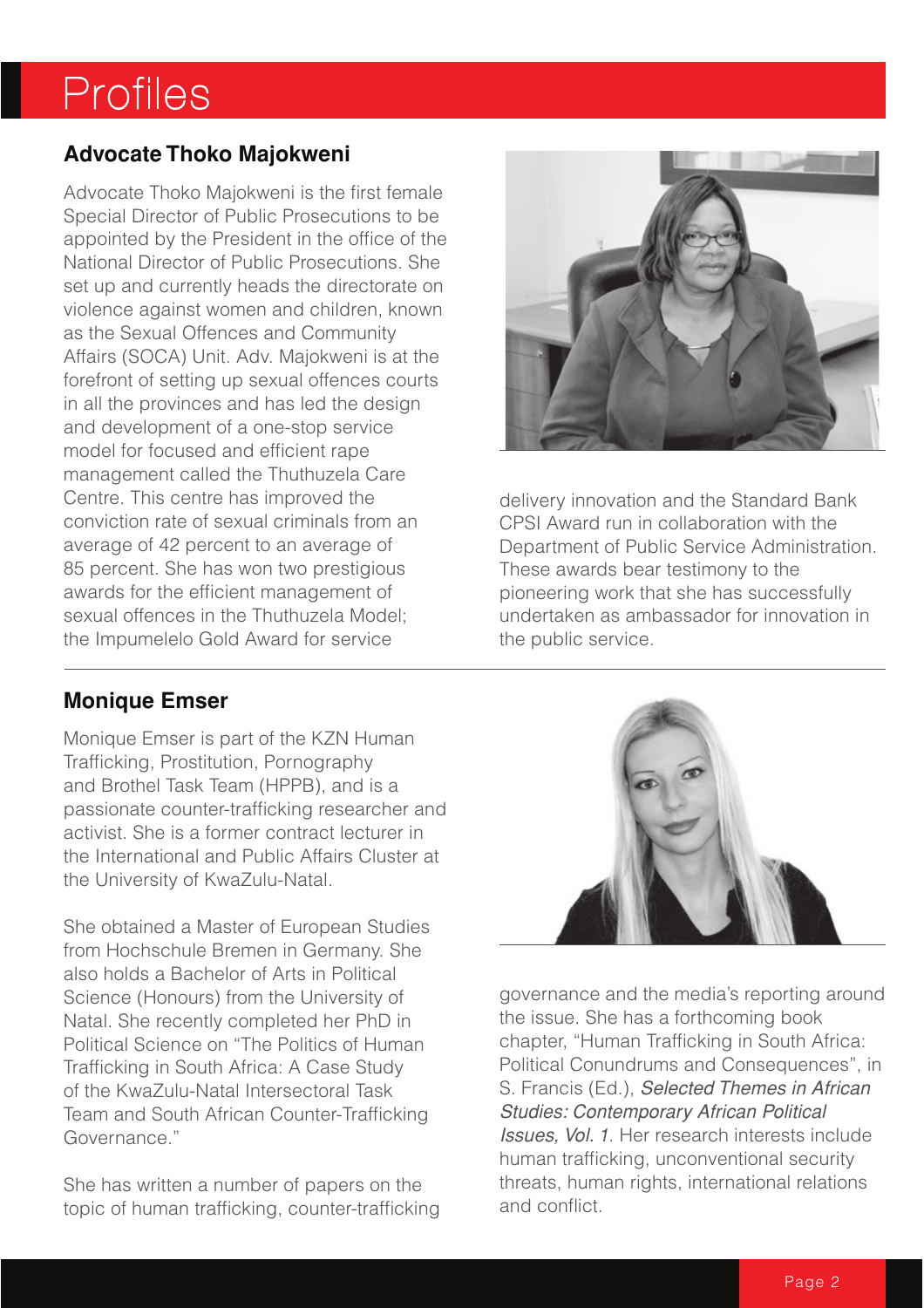## Report on Human Trafficking Awareness

The first report on human trafficking awareness in South Africa and the African region was compiled by Dr Monique Emser.

It examines media awareness and reporting of human trafficking over a 24 month period (August 2011 – August 2013).

The report also inspects some of the underlying trends and issues highlighted by the Human Trafficking Awareness Index.

The information and numbers provided in this report are only as accurate as the way in which the media reports this heinous crime. It is hoped that with the enactment of comprehensive anti-trafficking legislation, more accurate statistics on the scope and scale of the problem of human trafficking in South Africa and Africa will be provided and reported in the media.

To view the full report, visit www.lexisnexis.co.za/ ruleoflaw

### Human Trafficking Awareness in South Africa

The Human Trafficking Awareness Index highlighted there were 656 unique articles published by the South African media between August 2011 and August 2013.

Awareness of the crime of human trafficking fluctuated over the 24 month period surveyed. Awareness was for the most part below the baseline of 31 articles per month (May 2010 – December 2011). The HTA Index showed that there was increased awareness due to high profile cases during the following six months: February, March, April and June 2012, July and August 2013.

| <b>Month</b>     | <b>Number of Articles</b> | Up on the Baseline |
|------------------|---------------------------|--------------------|
| February 2012    | 44                        | 140%               |
| March 2012       | 50                        | 159%               |
| April 2012       | 34                        | 108%               |
| <b>June 2012</b> | 39                        | 124%               |
| <b>July 2013</b> | 32                        | 102%               |
| August 2013      | 48                        | 153%               |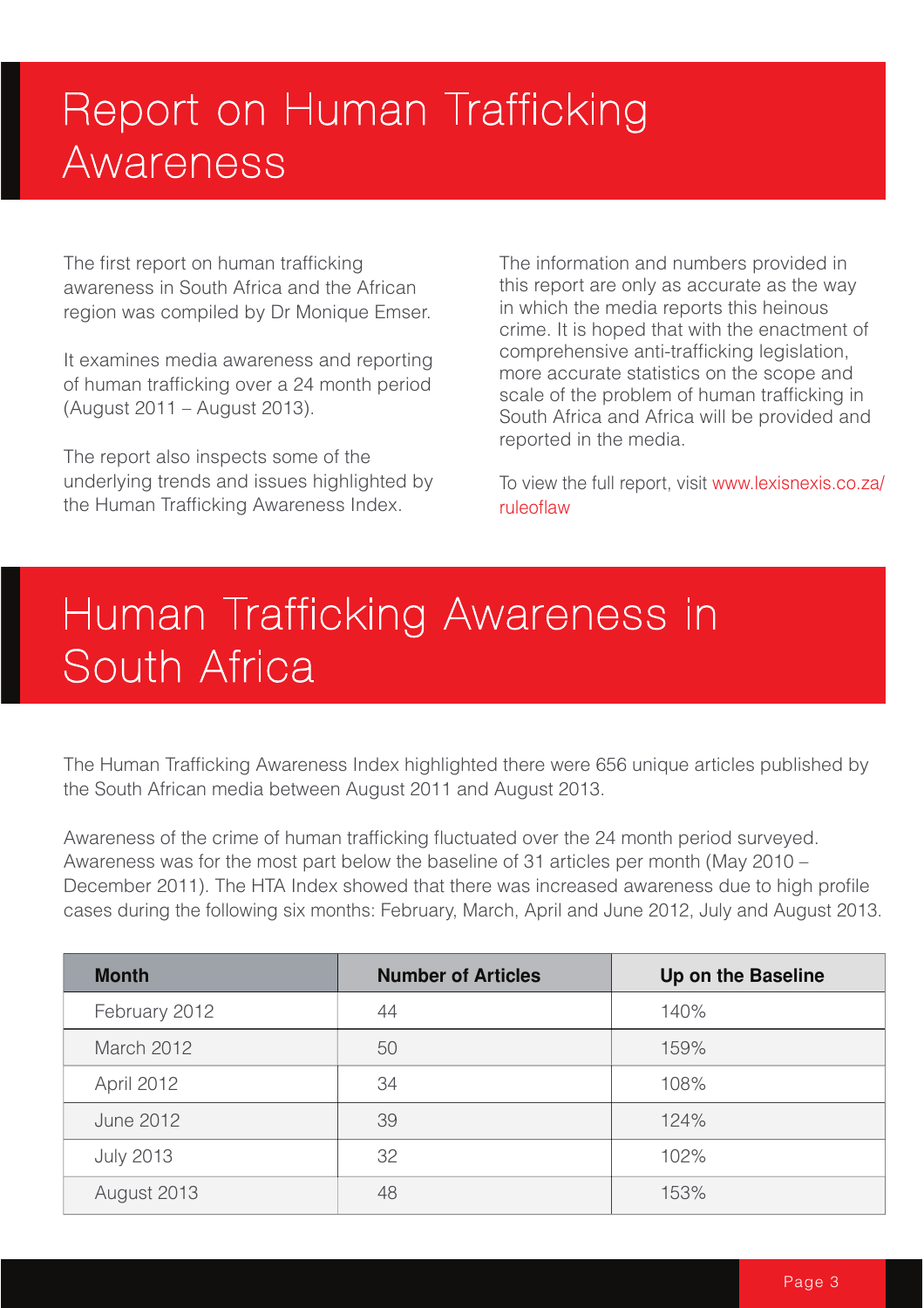### Findings from the HTA Index

Analysis of 656 media articles captured by the Nexis® database service found 540 potential victims trafficked into and within South Africa during the reporting period.



#### **Notable Trends**

- Forced Labour: Trafficking of migrants (particularly asylum seekers and refugees), which intersects with migrant smuggling, appears to be a burgeoning trend in South Africa, and is linked to regional patterns and trends. The failure to systematically address labour trafficking offences in South Africa has been repeatedly criticised in successive annual TIP Reports by the United States Office to Monitor and Combat Trafficking in Persons.
- Sexual Exploitation: Trafficking for the purposes of sexual exploitation (in particular forced prostitution) is the most commonly reported form of human trafficking in media articles surveyed over this period. However the HTA Index highlighted a 27.3% decrease in the number of victims of sexual exploitation reported in the media over the

24 month period surveyed. Analysis of some articles raises the issue of victim protection, safety and anonymity.

victims of forced labour were identified (50.1% of

reported victims).

- Drug Mules: More and more evidence is emerging which suggests that traffickers are transitioning from using victims solely for sexual exploitation to using them as drug mules/decoys as well.
- I "I am not a drug trafficker but a victim of the human trafficking business that is conducted in South Africa by foreigners who come to the country under the pretext that they are running from persecution in their countries.'' - [The Cape Times, 22 June 2012, quoting Nolubabalo "Babsie" Nobanda, who was sentenced to 15 years for trafficking cocaine from Brazil into Thailand]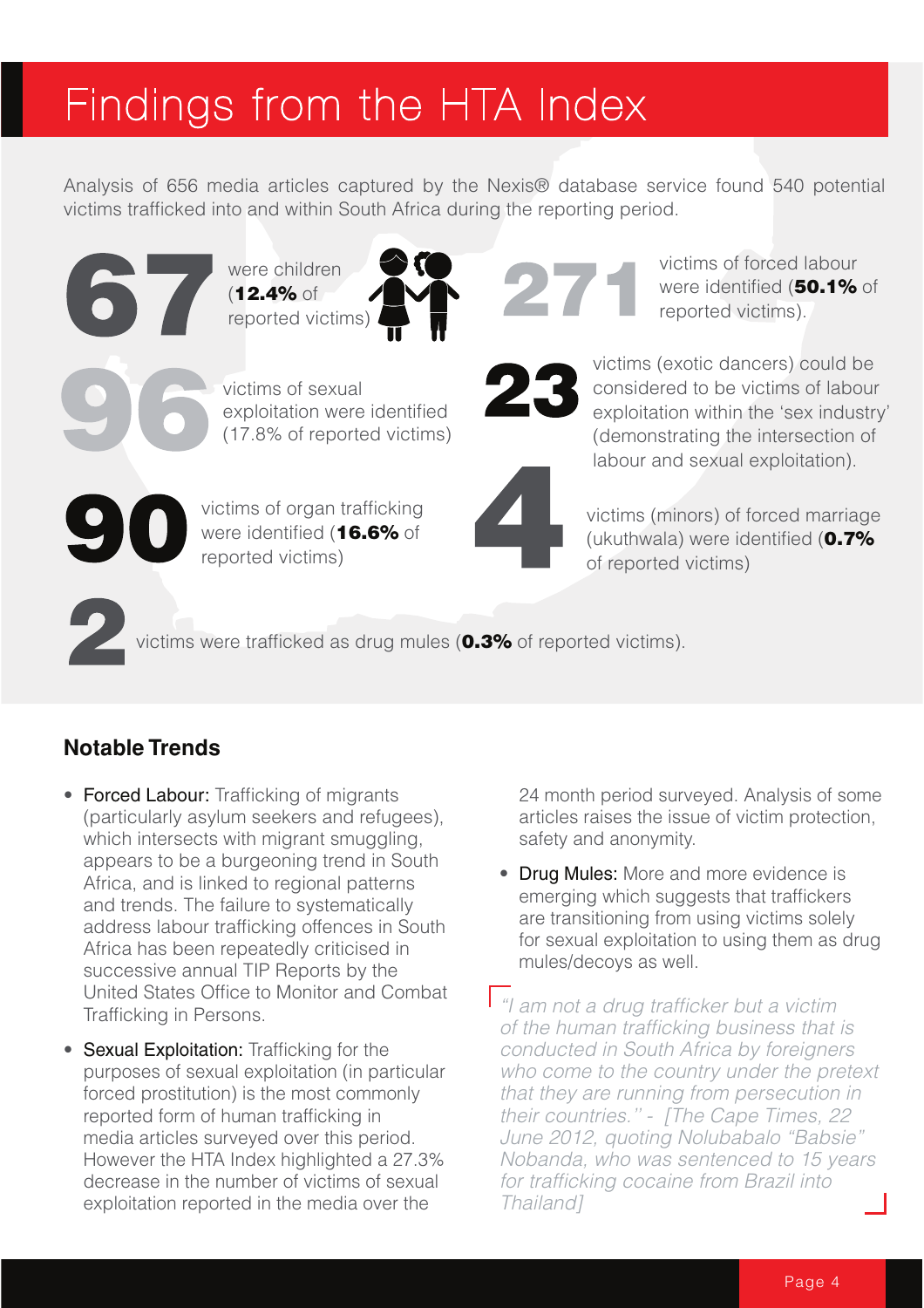- Child Trafficking: Children are reported as being the most vulnerable to being trafficked. A UNICEF Report, cited in a media article by the Mail and Guardian in December 2011, reported that children in South Africa were trafficked at twice the rate of women. 67 victims of child trafficking, compared to 105 adult female victims, were identified by the HTA Index over this period. The purpose of exploitation, however, in most media articles was not disclosed. Child trafficking cases represent a concerning increase from reported cases over the 2010 – 2011 period in the UNODC Global Trafficking in Persons Report 2012. Another disturbing trend highlighted by the HTA Index is the sale of children by their families or guardians.
- High profile South African professionals are identified in five articles surveyed as colluding with human trafficking rings.
- Police corruption is cited as a major impediment to combating trafficking. A total of four policemen in two different cases were identified as directly colluding with human traffickers.
- Women are not only the victims of trafficking, they are also perpetrators of this crime. The HTA Index identified at least 19 women who recruited and trafficked women and children, predominantly for the purposes of sexual exploitation.
- Awareness of the abduction, rape and forced marriage of girls as young as 12 to much older men, through the practice of ukuthwala, was highlighted in 9 articles by the HTA Index. Reports on trafficking for sexual exploitation also are the most likely to conflate this form of human trafficking with voluntary prostitution (including that of minors engaged in survival sex).

#### **High Profile Cases**

- Lionel Ball, a former inflatable powerboat champion was convicted to 15 years for sexually exploiting and raping an 11 year old girl in 2009. His co-accused Nokuzola Ntonga, a domestic worker and alleged former prostitute, had been paid by Ball to deliver the child to him so that he could engage in a sexual act with her. Nonga was convicted of conspiracy and aiding and abetting Ball to commit a sexual offence, sexual exploitation of a child and child trafficking.
- The rescue of 24 women and girls from a brothel in Durban, KwaZulu-Natal received the most media coverage, 69 articles. A doctor, Genchen Rugnath, his wife, Ravina, and three co-accused are currently on trial for 156 charges including human trafficking, assault, rape, sexual exploitation of a child, and racketeering.
- On 18 February 2012, The Independent on Saturday, reported on KwaZulu-Natal's biggest anti-trafficking raid in which 16

under-age girls were rescued from Inn-Town Holiday Lodge, a brothel in Durban's notorious Point area, and three men (believed to be drug dealers) and a woman were initially arrested:

- A 14 year old girl was sold by her mother, stepfather and three other women to various men for sex in the Atlantis area, Western Cape, for between R20 and R1000 at a time.
- Knysna businessman, Adrian Wilson-Forbes, aged 59, faced 79 charges, including rape, indecent assault, abduction, public indecency, the creation and production of child pornography, soliciting and human trafficking for sexual purposes, involving at least four child victims committed over a 10 year period. Wilson-Forbes was eventually acquitted of all charges.
- Gentlemen's club, Mavericks Revue Bar, was tried around the alleged contravention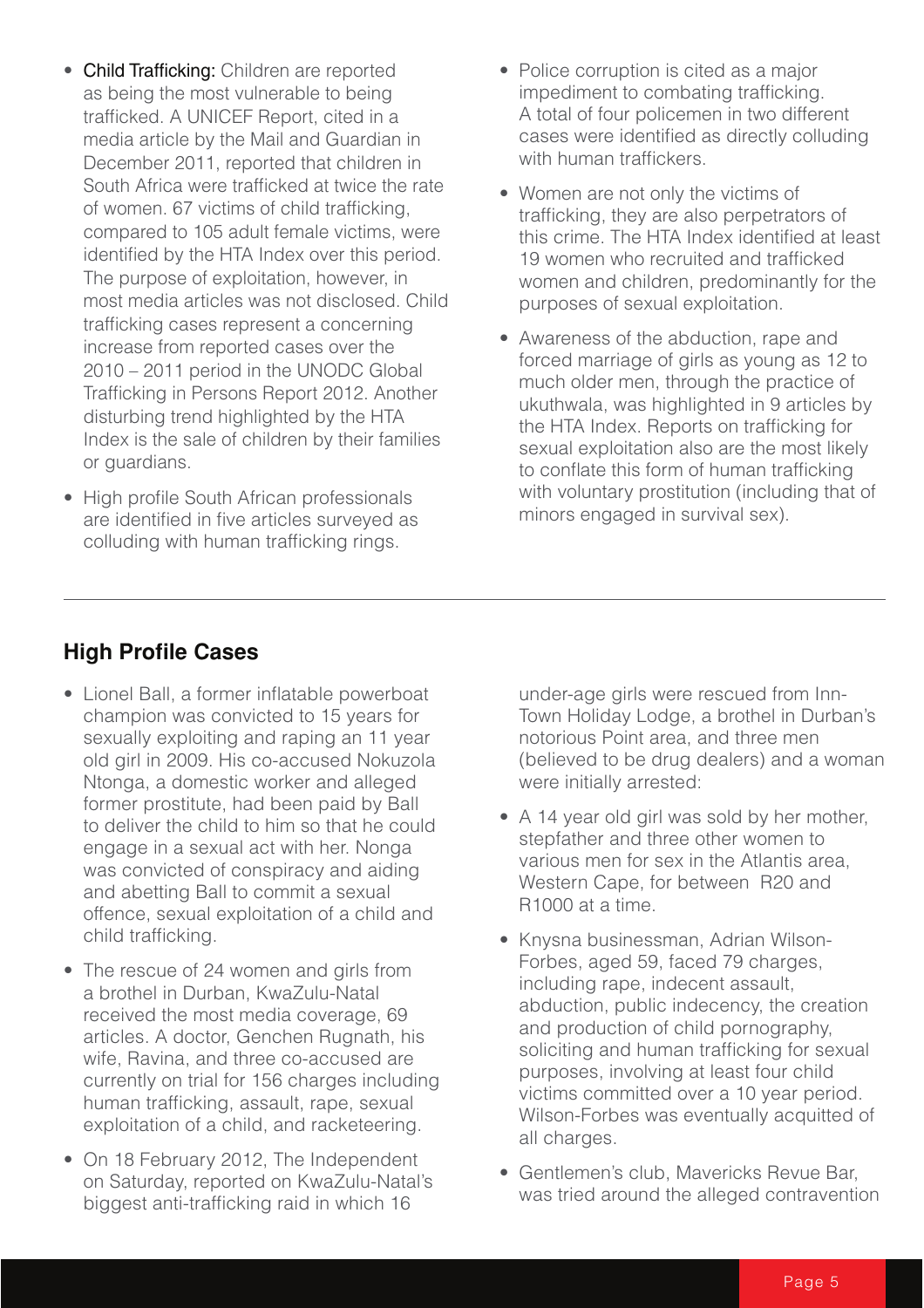of section 11.2 of the Immigration Act and corporate visa permits that allowed the chain to bring up to 200 exotic dancers, mainly from former Soviet satellite states, to South Africa.

• February 2012 marked the first human trafficking conviction in the Western Cape. Vukani Shembe, 36, was sentenced to 23 years for the trafficking and repeated rape of a 20 year old Swazi woman, who he had lured with false promises of a job to South Africa. While the State prosecutor had urged for a life sentence due to the serious nature of the offences of rape and human trafficking, Magistrate Ruth Jakuja sentenced Shembe to 15 years on one count of human trafficking and 15 years on one count of rape of which seven years would run concurrently (Cape Times, 21 February 2012).

• South Africa's first conviction for racketeering relating to prostitution and human trafficking was overturned in the Pietermaritzburg High Court on appeal because of concerns over the interpreter's competence. Basheer Sayed and his Thai wife, Somcharee Chulchumphorn, faced 30 years in jail or a R100 million fine for running a brothel in Umbilo with women recruited from Thailand and held in debt bondage. Judge Esther Steyn ruled that the trial be started afresh in front of a new Durban Regional Court magistrate. The Mercury, 26 June 2012, reported it was unlikely that this would happen, as the key witnesses had since returned to Thailand. The retrial commenced in 2013.

#### **New SA legislation to aid the fight against Human Trafficking**

The Human Trafficking Awareness Index highlighted growing awareness and need for comprehensive anti-trafficking legislation in the form of the **Prevention and Combating** of Trafficking in Persons Bill to be speedily passed, and signed into law.

Previously, the legislative framework dealing with the issue had been fragmented. Once the legislation commences it will afford protection and assistance to domestic and transnational victims of all types of human trafficking.

The Prevention and Combating of Trafficking in Persons Act No. 7 of 2013 (TIP Act) was signed into law on 29 July 2013 by President Jacob Zuma.

For the first time South Africa will have a single statute which addresses the scourge of trafficking in persons holistically and comprehensively." (SAPA, 29 July 2013).

This marks an important step forward in the fight against human trafficking in South Africa by ensuring a coordinated response is followed by key government role players tasked by the new act to prevent and combat trafficking in persons.

The TIP Act reflects South Africa's fulfilment of international obligations derived from the United Nations Protocol to Prevent, Supress and Punish Trafficking in Persons, Especially Women and Children of 2000

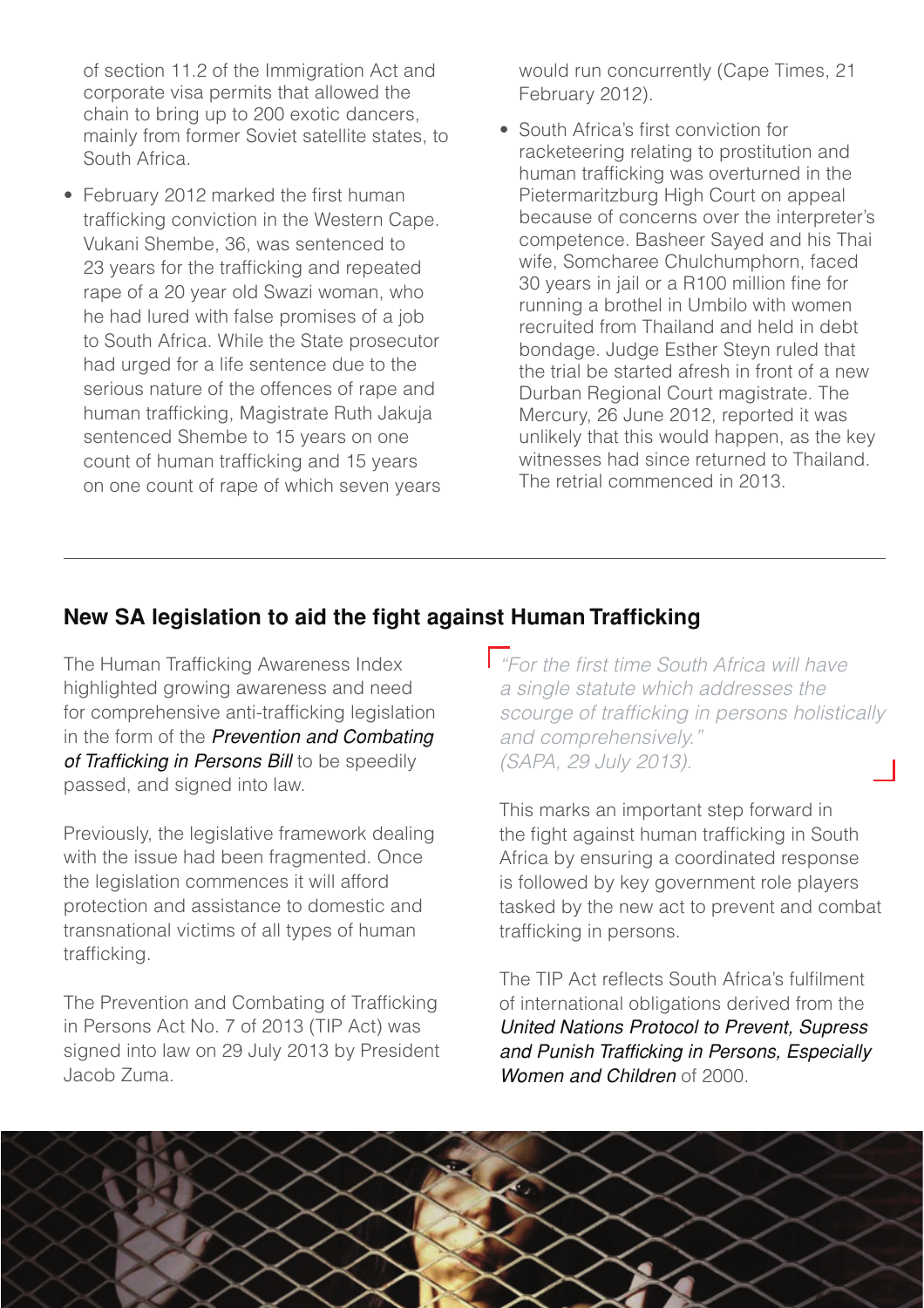#### Human Trafficking Awareness in Africa

Human trafficking on the African continent demonstrates the complexity of the crime that manifests itself in a myriad of ways. Political instability, weak and failed states, high levels of corruption, as well as protracted conflicts contribute to creating a crimogenic environment in which human trafficking flourishes and vulnerability is heightened.

The Human Trafficking Awareness Index highlighted there were 1763 unique articles published by African media between August 2011 and August 2013.

- This revealed 5450 victims of trafficking in the African region.
- $\cdot$  2971 victims were children (54.5% of reported victims).
- 1266 victims of sexual exploitation were identified (23.2% of reported victims).

Children account for 66.5% of this number. Child labour accounts for 13.9% of victims identified (761 victims). 592 victims of child trafficking for unknown purposes were identified (10.8% of reported victims).

The Human Trafficking Awareness Index highlighted that the countries with the highest number of victims are: Democratic Republic of Congo, Burkina Faso, Nigeria, Rwanda, Uganda and Egypt. The majority of victims of trafficking are found in the DRC, which accounts for 1445 victims (26.5%).

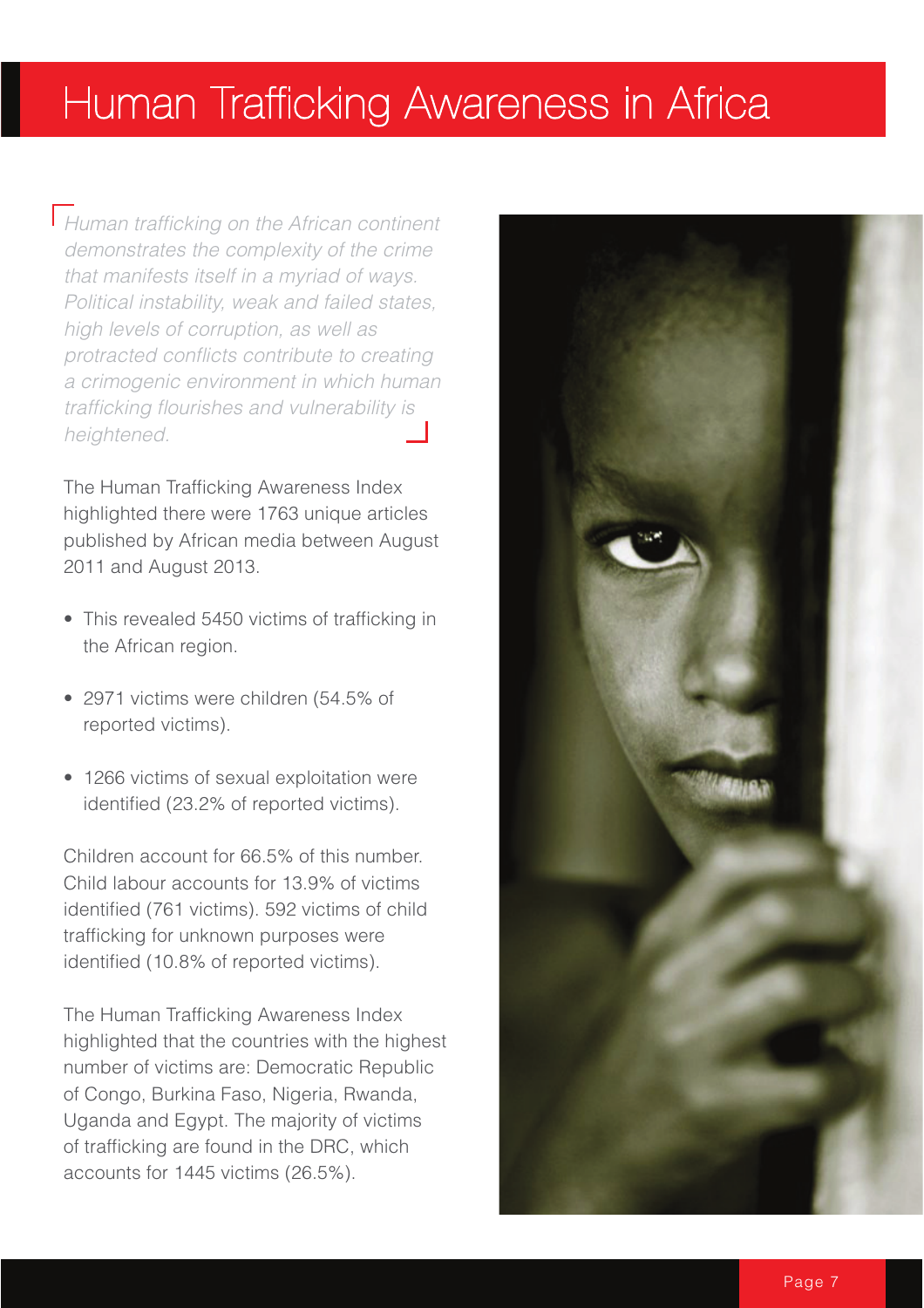#### **Table 1: Number of Victims per Country**

| <b>Country</b>               | <b>Number of Victims</b>          |
|------------------------------|-----------------------------------|
| Democratic Republic of Congo | 1445                              |
| <b>Burkina Faso</b>          | 727                               |
| Nigeria                      | 641                               |
| Rwanda                       | 611                               |
| Uganda                       | 563                               |
| Egypt                        | 557                               |
| Senegal                      | 259                               |
| Libya                        | 114                               |
| Tanzania                     | 96                                |
| Morocco                      | 82                                |
| Gambia                       | 79                                |
| Kenya                        | 56                                |
| Cameroon                     | 48                                |
| Mali                         | 41                                |
| Namibia                      | 19                                |
| Algeria                      | 16                                |
| Ivory Coast                  | 16                                |
| Central African Republic     | 15                                |
| Mozambique                   | 14                                |
| Zambia                       | 14                                |
| Sudan                        | 13                                |
| Liberia                      | $\,8\,$                           |
| Ghana                        | 6                                 |
| Madagascar                   | $\sqrt{4}$                        |
| Guinea                       | $\mathbf{2}$                      |
| Sierra Leone                 | $\sqrt{2}$                        |
| Mauritania                   | $\mathbf{1}$                      |
| Zimbabwe                     | $\mathbf 1$                       |
| Congo-Brazzaville            | Unknown (only estimate available) |
| <b>Total</b>                 | 5450                              |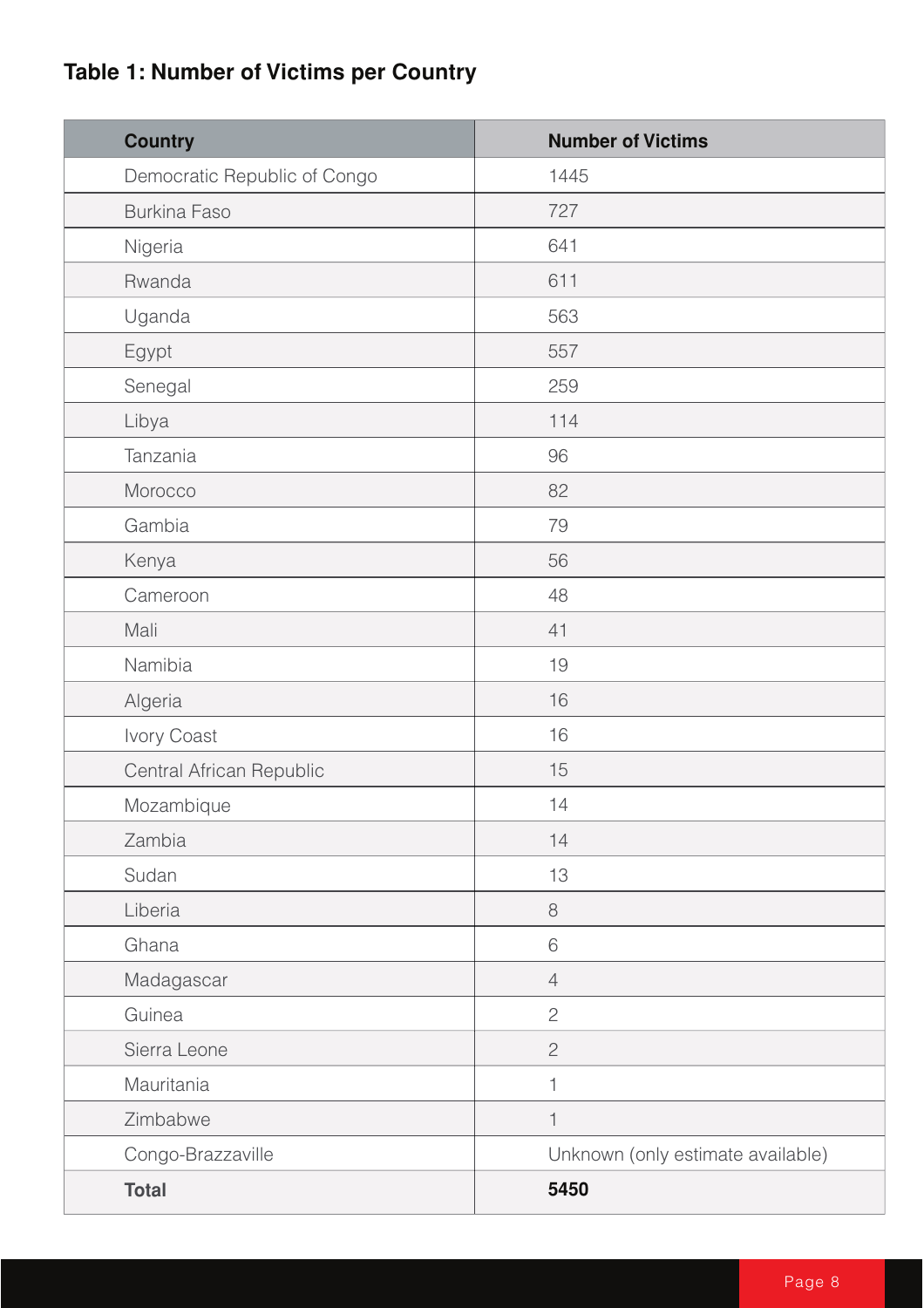These high numbers are attributed to the forced recruitment of young men and boys to serve as soldiers and porters, and the high incidence of trafficking for sexual exploitation (sexual slavery).

Rwanda's high trafficking numbers are due to the forced recruitment of young men to serve in M23 rebel group active in eastern DRC.

An important trend that the HTA Index highlighted was the use of child soldiers (under the age of 15) which is designated as a war crime by the United Nations, and the forced recruitment of young men.

The HTA Index highlighted that Burkina Faso had the highest incidence of exploitative child labour, 442 victims were identified, which is inextricably linked with a long history of child migration and labour in this region.

Child victims from Burkina Faso account for 13.3% of all victims identified.

Nigeria accounts for 11.8% of all victims identified. It has been embattled with the so-called 'baby factory' phenomenon, forced pregnancies and illegal adoptions which has resulted in it being downgraded in 2012 to a Tier 2 country by the United States.

Trafficking for sexual exploitation also remains a serious problem for Nigeria.

The HTA Index also highlighted Uganda as a country with a significant problem in relation to trafficking for sexual exploitation. It accounts for 10.3% of all victims identified.

Lastly, the HTA Index has highlighted two worrying trends in Egypt, which are being exacerbated by the political instability in the region: 'summer brides' and kidnapping, torture and organ trafficking of Eritrean refugees. Egypt accounts for 10.2% of victims identified by the HTA Index.

The HTA Index highlighted that awareness of the crime of human trafficking fluctuated over the 24 month period surveyed.

Awareness was for the most part below the baseline of 70 articles per month (May 2010 – December 2011). The HTA Index showed that there was increased awareness during the following seven months: October 2011, July 2012, January, March, May, June and July 2013.

| <b>Month</b>     | <b>Number of Articles</b> | Up on the Baseline |
|------------------|---------------------------|--------------------|
| October 2011     | 90                        | 129%               |
| <b>July 2012</b> | 72                        | 103%               |
| January 2013     | 72                        | 103%               |
| March 2013       | 92                        | 132%               |
| May 2013         | 125                       | 179%               |
| <b>June 2013</b> | 122                       | 175%               |
| <b>July 2013</b> | 95                        | 136%               |